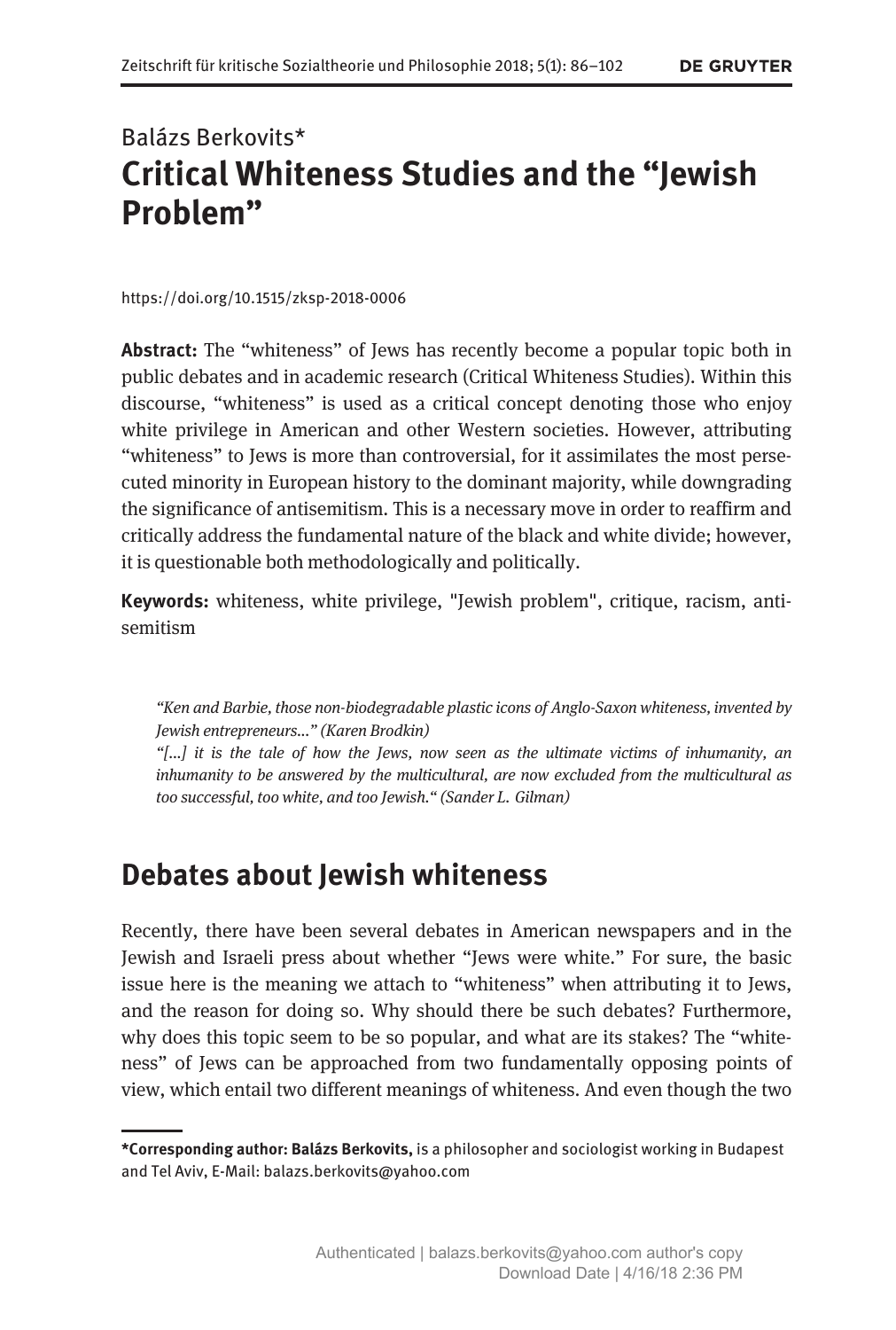meanings are linked, their respective usages are very different. The first usage is descriptive or interpretative, whereas the second is critical (these two are summarized with a special emphasis on the first, but not sufficiently distinguished from each other, by Green 2016b).

From the first perspective, the question posed is whether Jews are still considered part of the nation, particularly in the American context, in a time when, under the Trump presidency, the Alt-Right has gained significant influence. Is there any risk that antisemitic voices and actions will become legitimate yet again? Can Jews be singled out by antisemitic movements once again as "aliens" corrupting white America? In this perspective, questioning the whiteness of Jews would amount to questioning their integration into U.S. society, while reaffirming it would mean to resist white supremacist antisemitism.

The second view, which is now more important for our purposes, tries to establish that Jews, at least Ashkenazi Jews, constituting the majority of American Jewry, are unquestionably white, as they enjoy a stable place in the white majority. However, it is precisely this stable attribution of "whiteness" that poses a problem, for it reflects an intention to demonstrate that Jews, in spite of their former status as an ethnic and religious minority, have come to occupy powerful and dominant positions in society. For sure, when talk about Jewish whiteness is meant to establish that Jews are part of the oppressive majority, it is a more or less overtly critical way to address the role of Jews, which can be considered a new way of posing the "Jewish problem". For if Jews are white in this sense, they are attributed all the privileges the white majority can enjoy, and are thereby excluded from the multicultural space of other, supposedly dominated, ethnic groups. From this perspective, it is the case that a once oppressed minority has gained acceptance in majority culture and society and thus become part of the dominant and oppressive majority. The discursive situation in which this peculiar minority group finds itself is well summarized by Sander L. Gilman:

The curse of all promises is that they are realized: the Jews enter into the world of the multicultural and become successful within it. Thus, they become the new 'establishment' when, by the 1960s, other groups in Germany, France, Britain, the United States, and South Africa begin to seek their multicultural space. The trajectory of the image of Israel from the embattled, overwhelmed, rescued fragment of European Jewry to "Super-Jew" and then to "racist" archvillain parallels this cultural tale (Gilman 2006, p. XIII).

As is clear from the hint given here, this kind of image of Jewish whiteness is often further reinforced by the conception of "intersectionality," which posits the interconnected nature of all dominated positions and which thereby links Israel to Jewish whiteness and domination: a firm, if imaginary, relationship is established between the state of Israel and the supposedly dominant role of "white Jews" in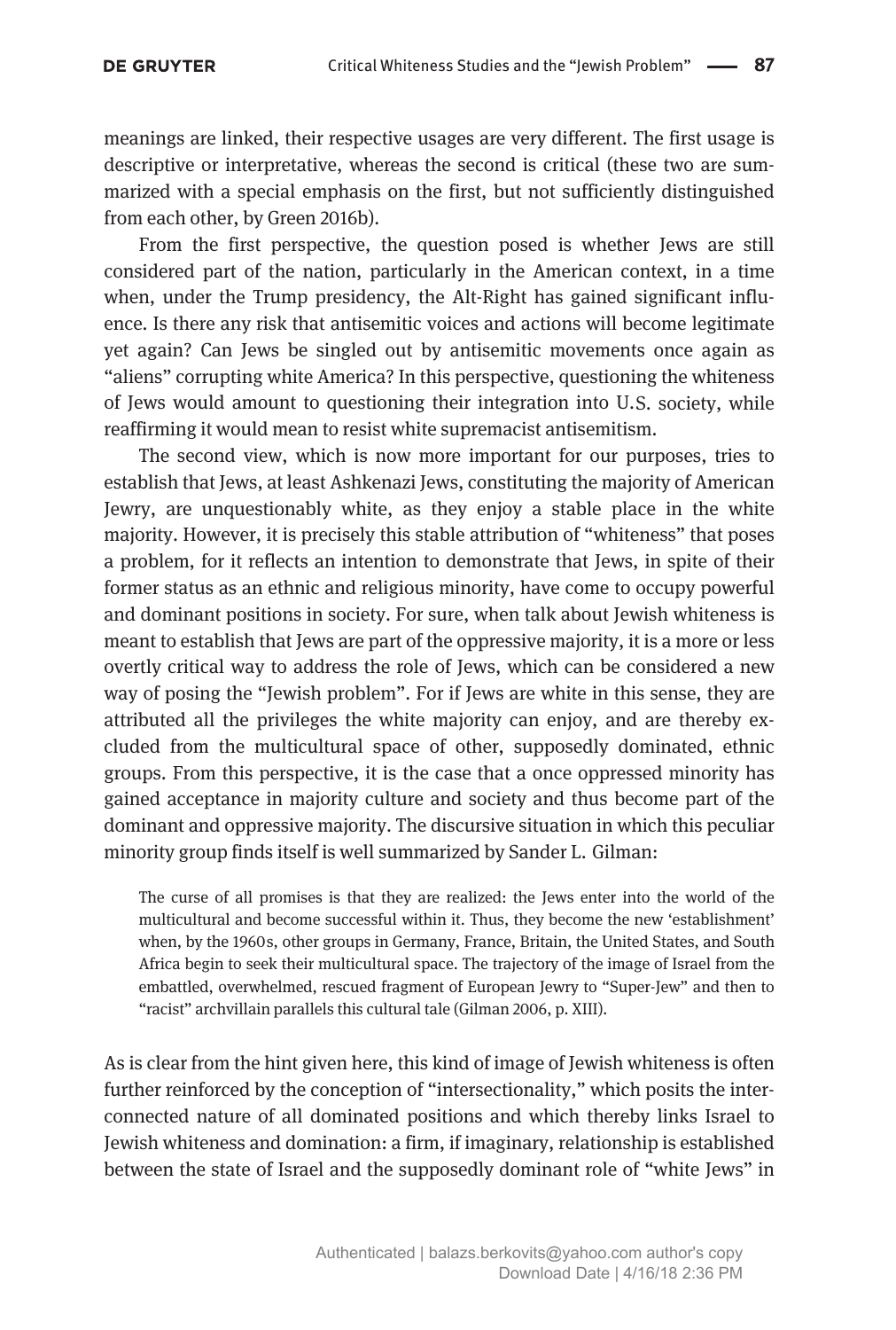the U.S. In this kind of discourse, the U.S. represents an empire of "interlinked systems of white supremacy, imperialism, capitalism, and patriarchy" (Green 2016a). Thus, Jews can be presented as white dominators in the Middle East, colonizing the autochthonous non-white Arab population. By analogy, the color line is introduced into conflicts which have nothing to do neither with the American race relations, nor with a European type of colonialism.

Interestingly enough, this view has equally been echoed and perpetuated recently for example by voices at a national gathering of "Jews of color," reported on sympathetically by the Forward (Gabriel 2016). The participants at this meeting, or at least the majority voices, expressed the intention of tracing the color line even inside the Jewish community, by separating the Ashkenazi Jews, those of "European extraction," from all the others. Ashkenazim are white, therefore privileged, whereas Sephardic and Mizrahi "Jews of color" are oppressed both in the U.S. and Israel, suffering essentially the same lot as the Palestinians. The assertion is not only that the division between white and non-white should be relevant in the interpretation of privilege and domination universally; but more importantly, that these phenomena should be conceived exclusively in terms of color. The antisemitic phenomenon, under its various forms appearing in human history, is completely excluded by this imaginary division of Jewry, as, according to the participants, "anti-Jewish oppression itself replicated an Ashkenazi view of anti-Semitism", and as "our prevailing concept of anti-Semitism is a European construct" (Gabriel 2016). Therefore, by extension, Israel is equated with this kind of Euro-American whiteness:

We Mizrahim have so thoroughly internalized the message that it's bad to be Arab—which is not a race, but is often used as a racial signifier indicating 'brown'—that we now erase and demean that part of our identity with no outside prompting. Between early Zionism's attempt to define Jews as 'us' and Arabs as 'them,' and America's systemic war against brown and black bodies, we've unwittingly bought into the idea that Jewish = non-Arab. I wanted to reject this idea, to inhabit both identities—Arab and Jewish—with pride (Gabriel 2015).

Antisemitism is mentioned practically nowhere, or is downgraded and relegated to the background, as if it were not relevant any more. For sure, it has to be downgraded and minimized, because it would supposedly weaken the criticism conducted in favor of the "really oppressed," which the Jews are not. Linda Sarsour, the "new face of intersectional feminism," who had also been invited to the "Jews of color" gathering before she participated in the panel on antisemitism at the New School for Social Research, was very clear on the subject. Speaking in a video published by the Jewish Voice for Peace, she said: "I want to make the distinction that while anti-Semitism is something that impacts Jewish Americans,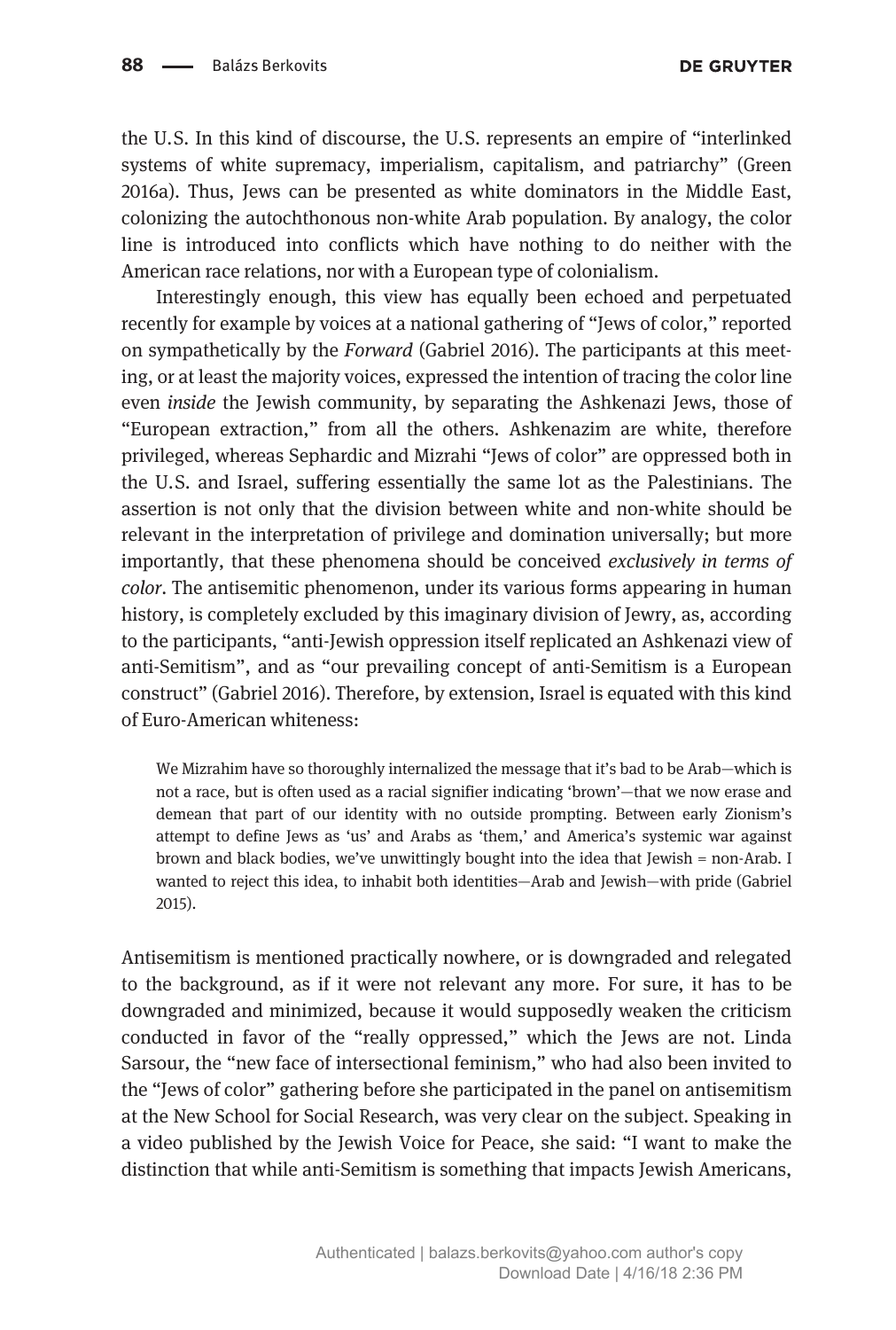it's different than anti-black racism or Islamophobia because it's not systemic. [...] Of course, you may experience vandalism or an attack on a synagogue, or maybe on an individual level... but it's not systemic, and we need to make that distinction" (Shire 2017). Here, Sarsour implies that first, it is not a collective or structural phenomenon, but the sum of scattered individual acts, and second, and more importantly, that antisemitic attacks carried out by other minorities (which is most often the case) cannot be significant, for those are not the actions of the dominant (white) groups, who determine the permanence of structural racism. The theoretical underpinning of this view, besides "intersectionality," comes from a theory of structural racism:

[...] the question needs to be rephrased from 'are blacks as 'racist' as whites?' to 'are blacks as 'prejudiced' as whites.' I do so because the concept of 'racism,' as used by most social scientists and commentators, is grounded on methodological individualism (the separation of 'racist'' and 'nonracist' individuals) and psychologism (assuming 'racist' individuals are pathological, whereas those who are not 'racist' are normal). In contrast, I have attempted to conceptualize racism as a sociopolitical concept that refers exclusively to racial ideology that glues a particular racial order. Thus, I have suggested that color-blind racism is the ideology of the 'new racism' era. My answer, then, to this rephrased question is that any race (or ethnic group) can be 'prejudiced' against any other race or races (e.g., blacks can be anti-Jewish and Jews can be antiblack) (Bonilla-Silva 2006, pp.173–4).

However, there are still authors who think that antisemitism is not analogous to racism, and according to whom only an extremely myopic view could assimilate the two. This important distinction, already drawn by Horkheimer and Adorno in the "Elements of Anti-Semitism" (Adorno-Horkheimer 2002), has lately been reformulated by the writer and blogger John-Paul Pagano, who rather convincingly contested the relevance of attributing skin privilege to Jews:

For one, color bias is an insignificant factor in the history of Jewish persecution, so foisting 'white privilege' on Jews is parochial—it shoehorns centuries of Jewish suffering into the particular American experience of racism, which centers on anti-black bias. But more important, anti-Semitism doesn't work like most forms of racism, which denigrate their victims as inferior. Anti-Semitism is special in that it often perceives its target—Jews—as having too much privilege and assails them for it. Unlike racism, whose modern versions stem from 19th-century pseudo-science, anti-Semitism is a conspiracy theory and at root all conspiracy theories envision a demonic elite oppressing and exploiting the common people (Pagano 2016).

Another ongoing debate worth mentioning was sparked by the lead role played in the film Wonder Woman by the Israeli Gal Gadot (see Mueller 2017, Berlatsky 2017, etc.). Was the lead role played by a woman of color or by a white woman? The trouble with the argument asserting Gadot's whiteness is that it relies at least on two very different and even contradictory understandings of the notion, one we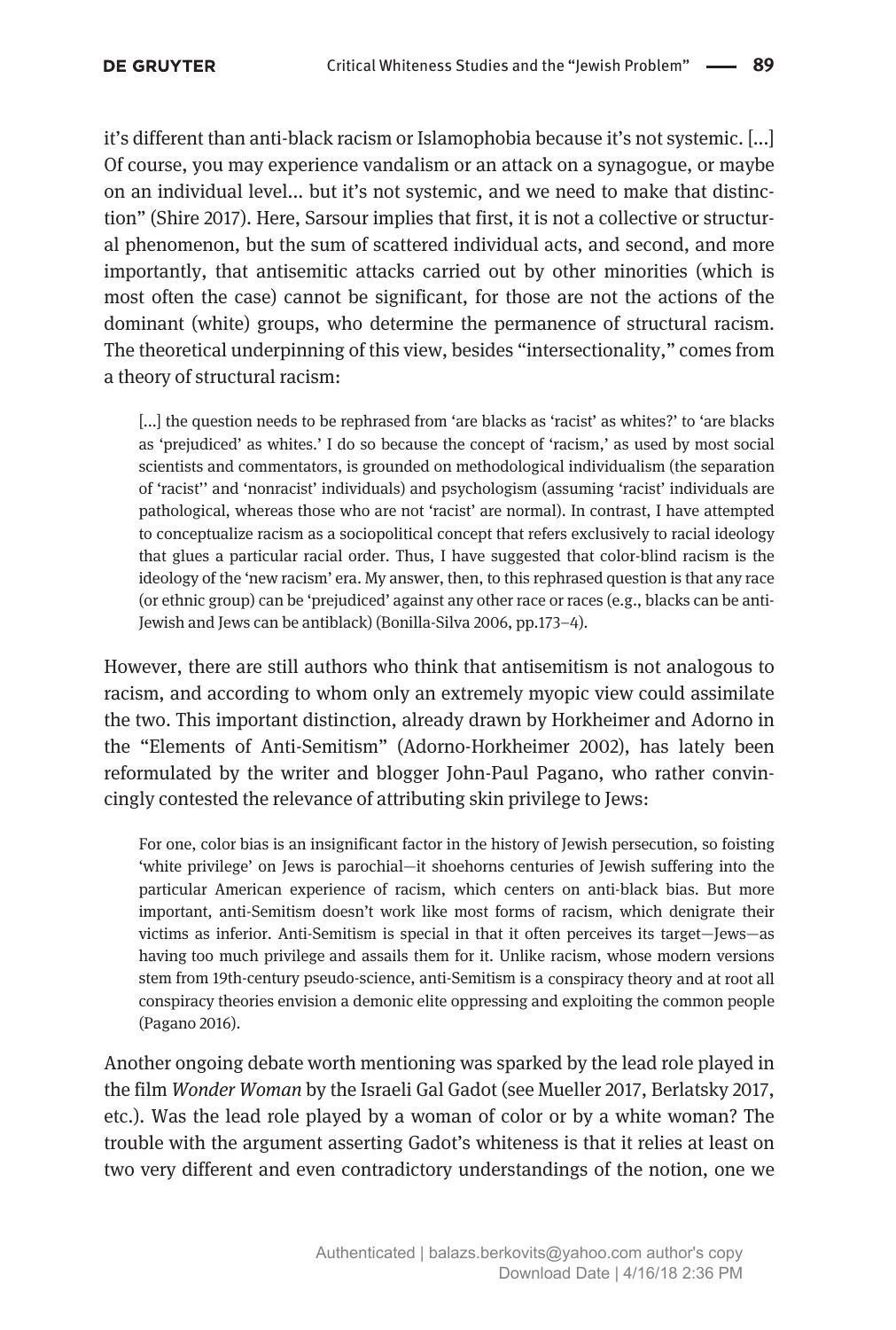could term "perceived whiteness" and the other "cultural whiteness" (including many subtypes). The choice of which meaning should be used depends on its capability to bolster the argument in a given context. The journalist arguing for the whiteness of Gadot says:

[...] the truth is that whiteness isn't a biological or historical truth; it's a fuzzy, culturally determined category that has fluctuated widely over time. At various historical moments and in various places, Irish people, Eastern Europeans, Southern Europeans, and, of course, Jews, have been excluded from the category of 'white people.' [...] In this context, the best definition of white people is simply 'people who are considered white.' Gadot's nationality was not a secret; she wasn't passing as something other than Israeli (Berlatsky 2017, 5–6).

So far, this is the story in a nutshell we could learn from the historical writings of Critical Whiteness Studies (see below). Once upon a time there used to be also antisemitism among other types of racisms, but it gradually faded away as Jews became more and more culturally and socially integrated, and by metaphorical extension, "white". But then, the author goes on to assert that "[...] in Israel itself, Gadot's skin color and European background protect her from the kind of discrimination faced by Ethiopian Jews, other dark-skinned Jews, and Palestinians". So again, Jewry as an ethnic or religious group ceases to exist, therefore antisemitism cannot exist either. The color line introduced into the Jewish ethnic group itself, along with the assertion of its essential exclusivity, that is, the division of Jews according to color (perceived whiteness), ultimately denies the relevance of antisemitism. However, the contradictory elements whiteness as cultural and social position and whiteness as skin color—rhetorically reinforce each other, resulting in the image of the Jew as both the conformist or even the dominator in his own society, and as the colonizing white man in Palestine. Fortunately, there are also "good Jews", those whom we perceive as non-white, suffering not only from white privilege as such, but most particularly from their own fellow white Jews, and never with them, therefore never from antisemitism.

## Critique and Whiteness Studies

All the arguments of the aforementioned debates stemming from whiteness as a critical concept can be found in the academia, namely in the emerging fields of Critical Whiteness and Racism Studies. Over the past twenty years or so, in American scholarship on racism, with ever growing intensity, it has become fashionable and even mainstream to assert that Jews are white, that is, that they belong to the dominant majority. This means, that as a collective, due to em-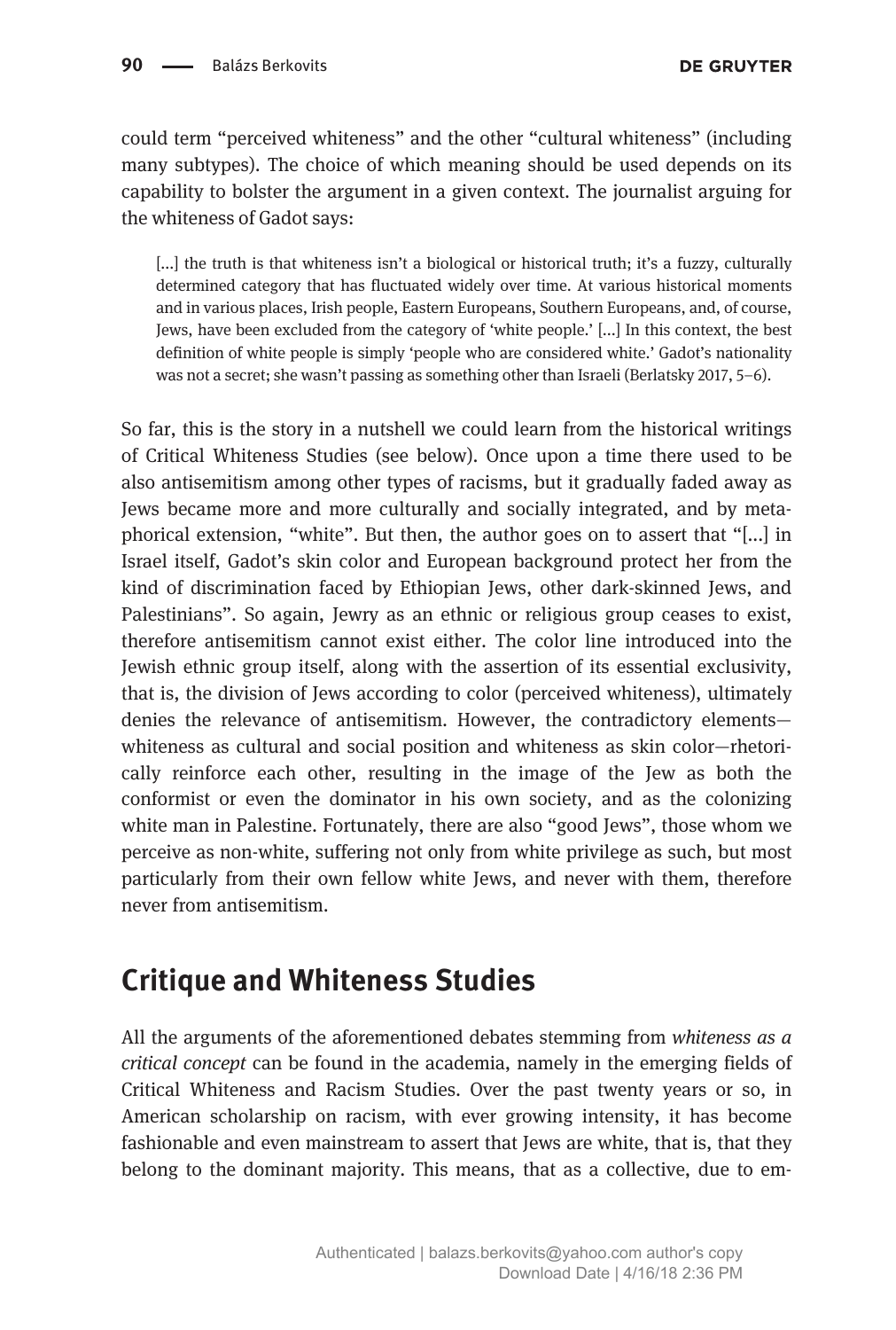#### **DE GRUYTER**

bedded racialized structures in society, they benefit from their dominant position and are complicit in oppression; while, in a somewhat twisted manner, they are sometimes taken to be complicit in oppression also as individuals (now the tide has reached Europe as well, even if the black and white dichotomy is far less evident there, see Traverso 2013).

Critical Whiteness Studies have been promoted as an activist scholarship; according to its self-definition, its task is questioning, and de-essentializing whiteness. It seeks to question whiteness being the default color, as "neutral", contrasted to people of color. The intention, according to Ruth Frankenberg, is to "displace the 'unmarked marker' status of whiteness, a continued inability to 'color' the seemingly transparent white positionings." Even in previous critical analyses of racism, she claims, "whiteness remains unexamined—unqualified, essential, homogenous, seemingly self-fashioned, and apparently unmarked by history and practice" (Frankenberg 1997, p. 1).

This is an enterprise which, in itself, could certainly yield some important and new insights into racism, and even deconstruct some of its mechanisms. "Revealing the ways in which whiteness functions as a racial norm, they began to denaturalize it and thereby rob it of some of its power to order thought and practice" (McWorther 2005, p. 534). The deconstruction of the supposedly neutral and essentialized category "white" is often arrived at by writing the social history of whiteness: the way Italians, Irish, Russians and other East-European nationalities have become white in the U.S., against the backdrop of the persistent racial discrimination of the black population.

Critical Whiteness Studies offer a type of research that makes use of sociological tools as well as historical ones. Sociology, as a reflexive science of society, is necessarily related to criticism. Sociology, or social science in general, cannot be a completely neutral and objective enterprise, striving solely to describe or explain. However, social scientific analysis might have a tendency or even an ambition to become exclusively critical, in which case it is susceptible to ignore its scientific tasks of explanation and description (see, for example, Boltanski, 2009, Trom 2011). Therefore, a fair balance should be found between the scientific and the critical intention. The problem is not that Critical Whiteness Studies pursues a certain political agenda; but rather, that it subordinates the empirical analysis to its critical vocation. This is the reason why, as I will try to show, its politics regulates its methodology and predetermines its empirical findings to a large degree.

In turn, this type of totalizing criticism is responsible for the emergence of the "Jewish problem" with regard to questions of whiteness and race. For sure, this branch of research constitutes only one example among many contemporary works of social and political criticism, in which the "Jewish question" reappears.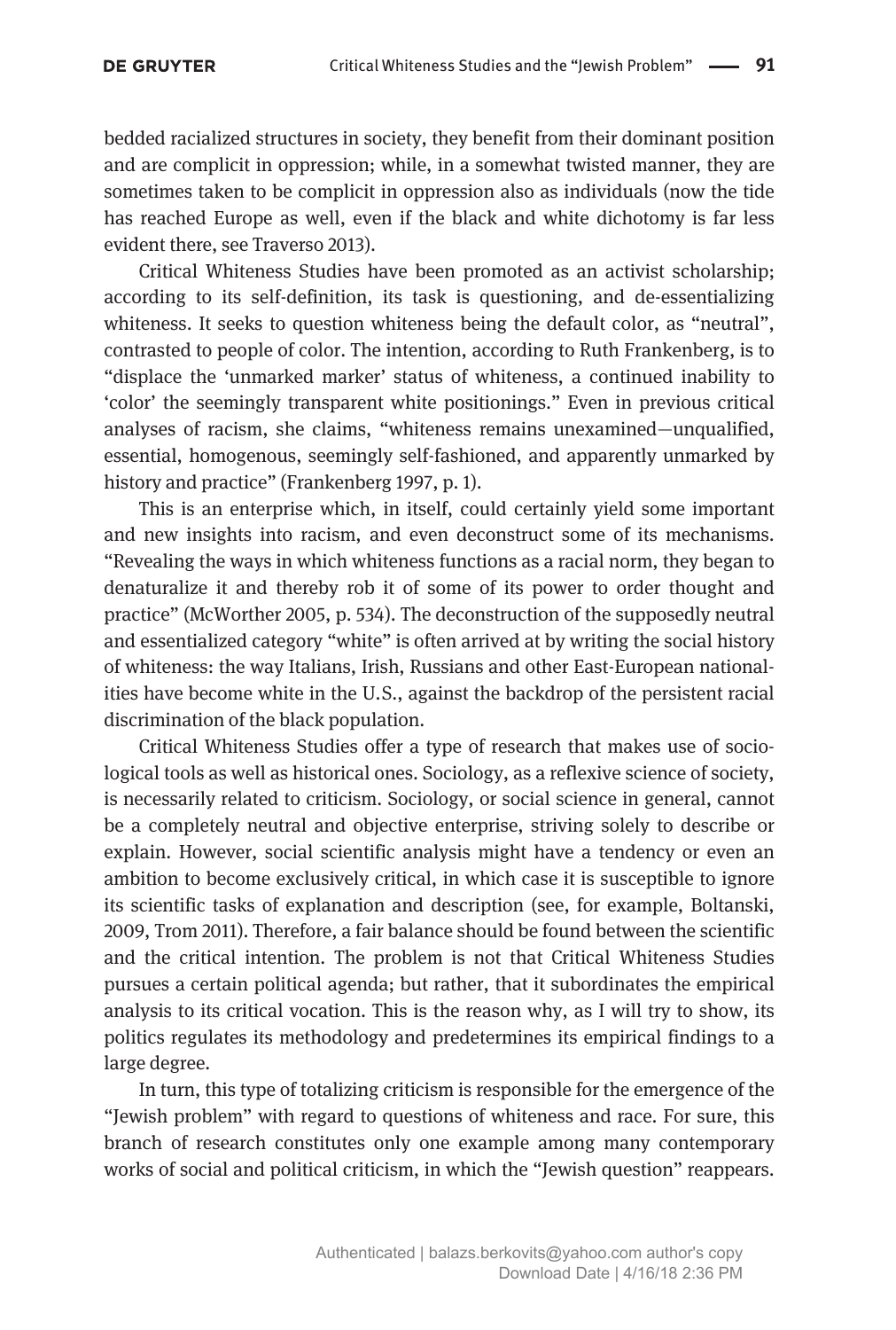This emergence can be attributed to the fact that many critical approaches regard the memory of the Holocaust as an obstacle to criticism. There is a perceived relationship between the Holocaust and the social question: the Holocaust seems to downgrade the suffering of other people, as if there were only a limited amount that could be distributed (Trom 2007). But we could also add that some obstacles are equally constituted by the antisemitic phenomenon itself. It seems that Jews and the antisemitic phenomenon are somehow disturbing factors in the way of the great expansion of social and political criticism, which aims to concentrate on extremely few aspects of domination and violence.

"Whiteness" in Critical Whiteness Studies is meant to express a position of domination. Therefore, it is neither a descriptive nor simply an interpretative but a critical concept, meaning that whoever is found to be white enjoys white privilege. This is to say that the white individual, merely by his social position, practices racism and discrimination; therefore, he does not need not be racist himself, as he automatically benefits from racially marked social structures and perpetuates them. He partakes in social but also economic oppression, against minorities, that is, people of color. As Bonilla-Silva puts it:

Although specific whites may not have participated directly in the overt discriminatory practices that injured blacks and other minorities in the past, they all have received unearned privileges by virtue of being regarded as ''white'' and have benefited from the various incarnations of white supremacy in the United States (Bonilla-Silva 2006, p. 81–82).

Therefore, assimilating Jews to whiteness conceived in this manner is not innocent social history, but reveals a clear political ambition: it has to be proven that the fundamental racial issue is linked to the color line between whites and blacks, while everything should be considered negligible. Ethnic identities, differences, controversies between ethnic groups, and discrimination on any other basis than color should be considered as insignificant in the light of the plight of the black population. The particular traits of antisemitism, that is, everything that renders it different from racism, becomes irrelevant. In fact, one of the main methodological principles of Critical Whiteness Studies dealing with Jews and Jewish assimilation, even if it remains implicit or unstated, is the interpretation of antisemitism as just another form of racism. However, this tacitly applied methodological principle is converted into an empirical finding: as if the history of Jews in the United States followed the pattern of assimilation of every other "white" minority ethnic group. Once each and every one of them were discriminated against (because non-white or "less-than-white"), but eventually they became integrated into the dominant white majority. People who are now considered "white" do not have to endure racism any more, for they are meanwhile placed on the safe side of the color division. As Jews have also become white, there cannot, by definition,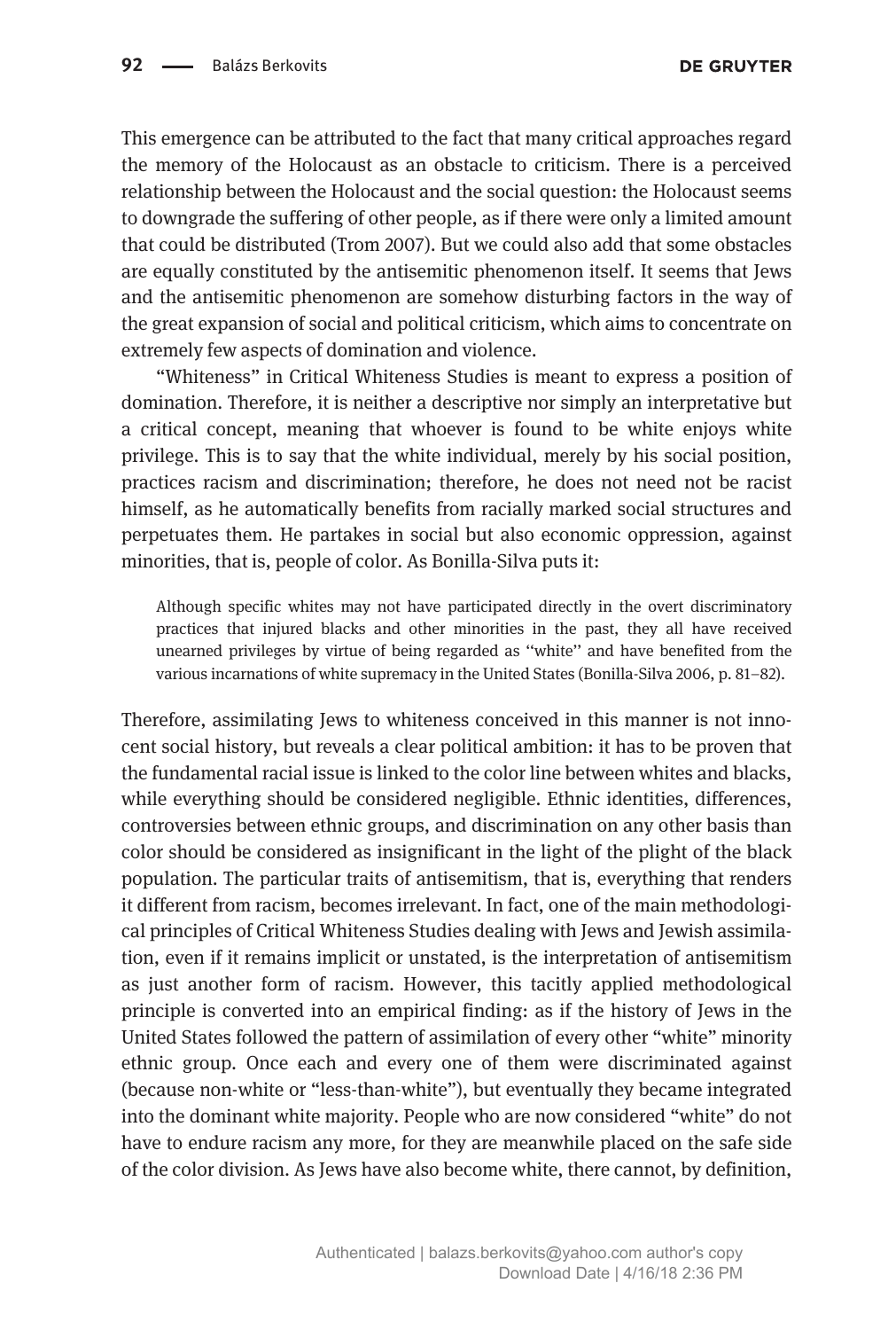be any discrimination against them, or if there is, it cannot be "systemic", that is, meaningful.

### Whiteness and the Jews

The latest in the series of the type of social history narrating the construction of whiteness is the story of the Jewish immigrants to the United States, the pioneering work of the field being Karen Brodkin's How Jews Became White Folks? It has become a classic, widely cited and rarely criticized work by authors taking up the study of Jews and whiteness.<sup>1</sup>

In this book, the "whitening" of Jews is related as social history. It reads as follows: Jews were discriminated against for a relatively short time period, mostly in the 1920s and 1930s, but this belongs to the past. Jews were not always considered "white", but they became white in a process that lasted for several decades. However, it is far from evident, and nowhere empirically proven, that the basis of their discrimination was "color". As Kolchin puts it: "What is at issue is not the widespread hostility to and discrimination against the Irish, Jews, poor whites, and multiple other groups, but the salience of whiteness in either explaining or describing such hostility and discrimination" (Kolchin 2002, p. 164). However, this should not bother Whiteness scholars, for they apply a reverse logic: as in the characterization of present-day society structural white supremacy is presupposed, all groups should be placed under its regulatory power, even "historically." Now, the problem is that color does not designate skin color, for it is susceptible to change constantly: the task of whiteness studies is precisely to demonstrate its historically changing nature, its dependence on the contextually shaped perception; therefore, it can only be understood metaphorically, in that it is metaphorizing dominant status, prestige, middle-classness in a given society. This metaphor can hide a lot of heterogeneous things; however, the notion of "whiteness" constantly falls back to skin, that is, something much more (although not entirely) tangible and objective, creating a line which is, evidently, insuperable for black-skinned people. This duplicity of the concept is responsible for its fluid and ever-changing, and at the same time absolutely constant, nature.

Also, when authors talk about the color line separating whites and blacks, color gains a much more literal significance. For if white privilege is mostly skin

<sup>1</sup> However, one important criticism is yielded by Eric L. Goldstein (Goldstein 2006), a work inspired by whiteness studies, but going well beyond its ideological and methodological limitations.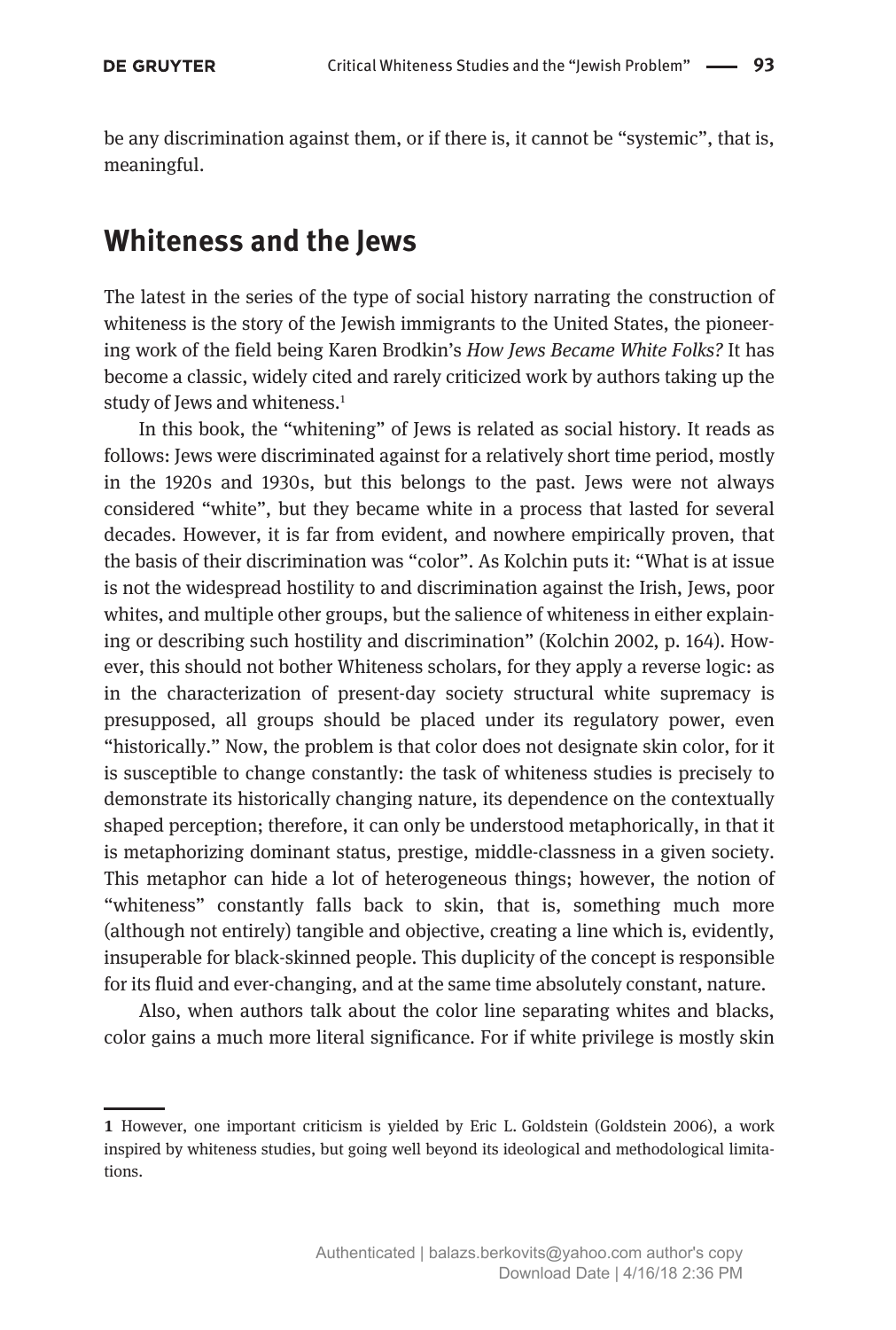privilege in everyday situations (see the classic formulation in McIntosh 1989), that is, being perceived as white, passing as white, then historical deconstruction of whiteness does not really help, for individual Europeans, let them be Irish, Italians or Jews, but also many Middle-Eastern Jews and Arabs, will be perceived as white regardless of social history. So far, the relationship between whiteness as metaphor of dominant status (middle-class, mainstream, high volume of educational capital, etc.) and whiteness as skin color has not been meaningfully clarified; but we could have the feeling that the analysis falls back on skin color as default whenever the essential nature of the color line has to be demonstrated.

In Brodkin's account. Jews are not discriminated against in the U.S. any more, and have benefited from post-war policies given only to whites; that is, Jewish success, in spite of their common belief, is something that they do not "deserve," it is owing not to their individual or collective merit, but to discriminatory practices against other minorities which they supposedly benefited from. Brodkin, in an utterly subjective vein, cites her father, who thought that Jews were exceptionally talented. In the author's family they recurrently told "the myth that Jews pulled themselves up by their own bootstraps" (50). However, everything came about with the help of the federal government: "Jews and other white ethnics' upward mobility was due to programs that allowed us to float on a rising economic tide" (Brodkin, p. 51). But then, what are the elements in this story that pertain to the particular Jewish history in the U.S.? Obviously, not so much. "I tell this story to show the institutional nature of racism and the centrality of state policies to creating and changing races [...] I tell the story in a way that links anti-Semitism to other varieties of anti-European racism because this highlights what Jews shared with other Euro-immigrants" (Brodkin, p. 27). The story of the Jews becoming white is evidently modeled on the story of the Irish going through the same procedure a little earlier (see Roediger 1991, Ignatiev 1995). Nonetheless, it lacks the historical detail and precision of the other "story" (even if it is questionable also with regard to the Irish, if color was the main element in their discrimination during the 19<sup>th</sup> century, see Kolchin 2002, p. 163-4).

But in her story, Brodkin does not highlight what Jews did not share with the Irish, Italians, Russians, etc., like, for example, their exceptionally high educational status, or, more importantly, the persisting antisemitism which cannot be considered insignificant even now. Antisemitism is relegated to the background, or, rather, to the past: it is treated as something irrelevant to the present American context. As Matthew Fry Jacobson puts it: "Despite its capacity to absorb and adapt unique, long-standing anti-Semitic notions of Jewish greed and the like, the racial ideology encompassing Jewishness in the United States in the latter half of the nineteenth century did set Jews on a social trajectory similar to that traveled by many other probationary 'white persons'" (Jacobson 1999, p. 179). However,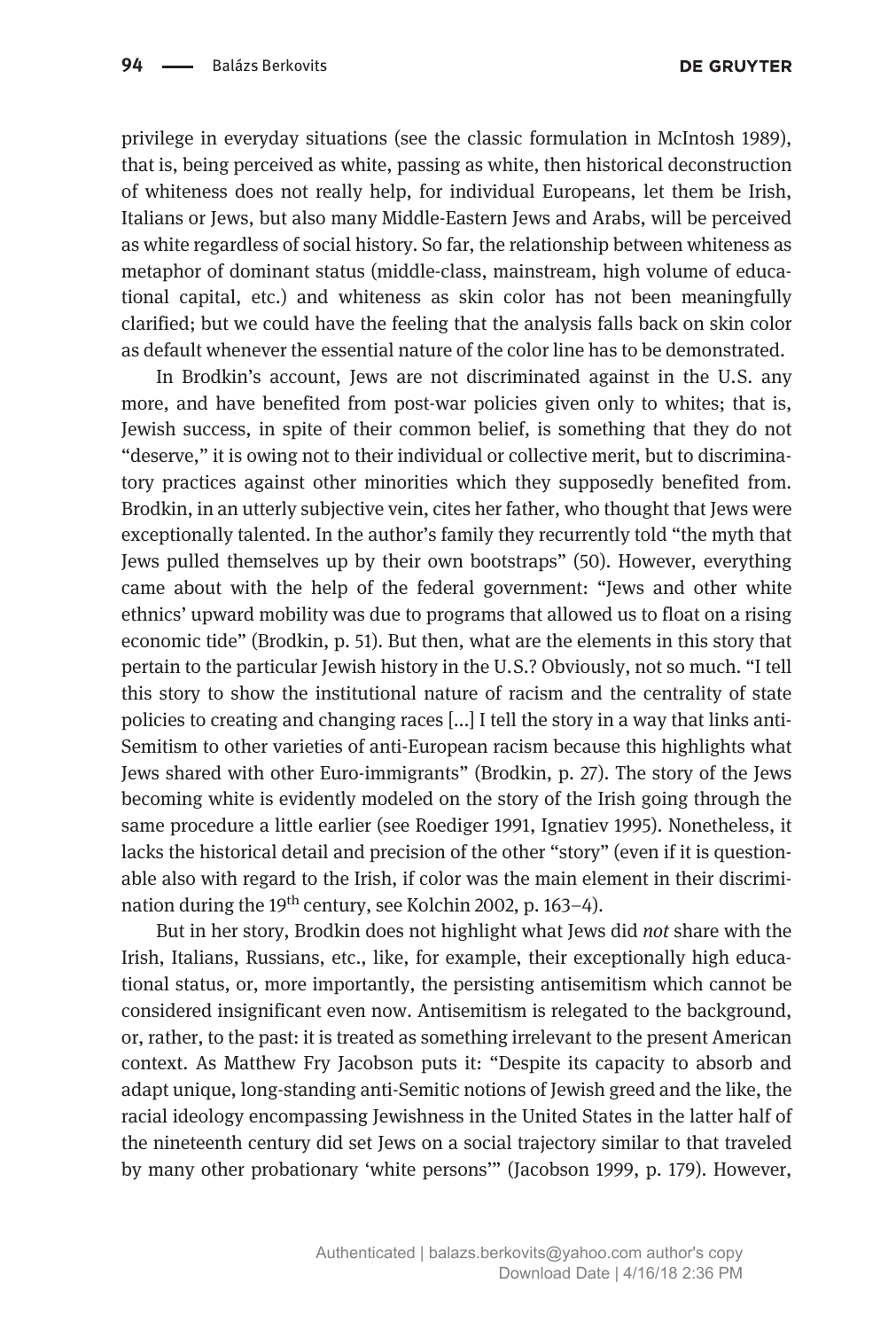antisemitic violence is still present, and it is responsible for the majority of religiously motivated attacks even in the U.S. (which, I shall add, in case of Jews, would be hard to distinguish from racial motives).<sup>2</sup>

The peculiarity of this narrative becomes evident when we examine it from the perspective of European social history. It is interesting to note that liberalminded European social and intellectual history in the last forty-fifty years has always celebrated Jewish assimilation, and Jews as torch-bearers of modernity. This kind of historiography was significant against the backdrop of the recent virulent antisemitism from the end of the 19<sup>th</sup> century on to Nazism, culminating in the Shoah. Jewish universalism, meant both their assimilation to the different nation states and national cultures, and their partaking in capitalism and modernity. In many ways, this was a kind of counter-discourse to that of the conservative anti-modernists' between the two wars. European conservative and völkisch thinkers, especially in Eastern Europe, claimed that industrial and commercial capitalism, epitomized by the figure of the "Jew," destroyed traditional social structures and proved alien to the lives of the autochthonous population.

Now, while in post-war European social history Jews were synonymous with progress and universalism, Critical Whiteness Studies introduced a very different perspective. Karen Brodkin tacitly, and at times quite overtly, asserts that the whitening of the Jews took place to the detriment of blacks, or even, that Jews used blacks to assert their own whiteness. However, this argument is nowhere developed systematically. Brodkin mentions public intellectuals and sociologists, who happened to be Jews describing American society and the roles of blacks therein in a supposedly racist manner, or with a racial bias (but ultimately, there is only one figure, Nathan Glazer, about whom she talks at length). She is citing some of the works by conservative or liberal cultural critics, who sometimes happen to be Jews, and who seem to convey racial stereotypes in their works. But they are certainly not racist towards blacks, even if the scientific concepts they rely on might be racially biased or at least controversial). It is sufficient to open almost any book in applied sociology (social work, criminality, education, etc.) to see that these culturalist and psychological assumptions are widely employed in these fields. Assumptions which could well be suspected of applying a middleclass and institutionally minded bias (related to the formation of concepts in these fields, and much less to the individual authors), but much less a racial one. (To be sure, within the Whiteness Studies framework, where all domination is ultimately racial, these distinctions cannot be made). But even if these works

<sup>2</sup> See the 2017 FBI statistics on hate crimes: https://ucr.fbi.gov/hate-crime/2016/topic-pages/vict ims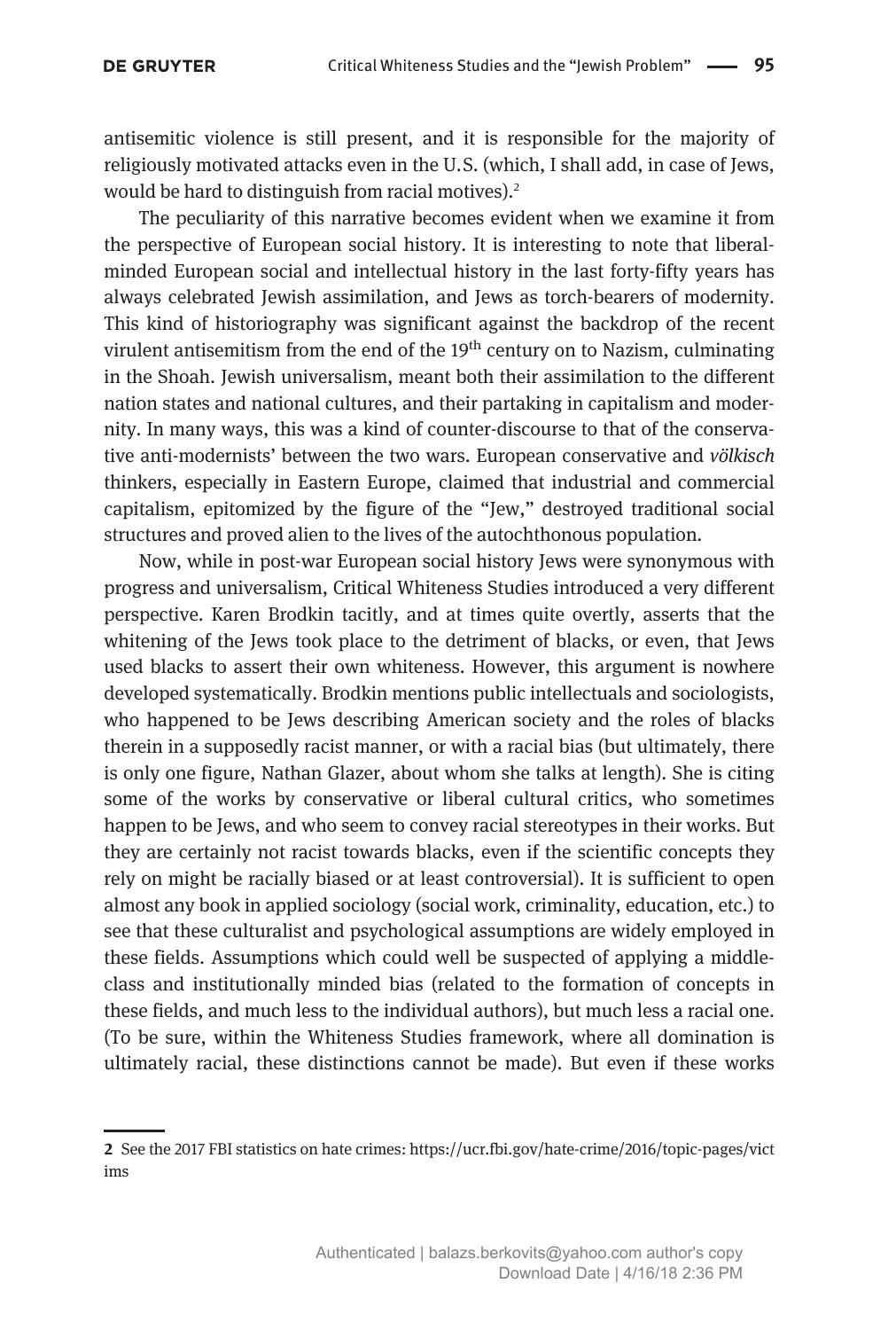should be called racist, it would certainly be absurd to infer a "Jewish" stance here, only because some of the authors working in these fields are Jews.

Jews became the "interpreters of white America in the 1950s", says Brodkin, meaning America as such, but which is also a racially marked America (Brodkin 1999,143). According to her, the rise of ethnic pluralism instigated a type of Jewish whiteness "by contrasting Jews as a model minority with African Americans as culturally deficient" (Brodkin 1999, 144). Therefore, as paradoxical as it may sound, Jews reinforced white supremacy. By their own success as a minority group, and their own ideology, based on "merit," they highlighted the fact that blacks were not successful. Thereby, it is possible to conclude that they were instrumental to modern capitalism, in which, at least in Brodkin's frame ("the racial metaorganization of American capitalism", p. 178), racial discrimination is supposed to be essential.

But again, not only does she barely mention the role of Jews in, for example, the civil rights movement; she practically does not yield any proofs that a particular Jewish success really depended upon the economic and symbolic oppression of blacks. Even if whites (all ethnics confounded) succeeded "on the backs of blacks" (coinage by Toni Morrison), by an "affirmative action for whites", meaning several housing and educational benefits after the war, and even if Jews could benefit from it as well, there is no specification concerning these latter: this is not Jewish history in America, but the history of people of European origin "becoming white." "The construction of Jewishness as a model minority is part of a larger American racial discourse, in which whiteness, to understand itself, depends upon an invented and contrasting blackness as its evil (and sometimes enviable) twin" (Brodkin, 1999, p. 151). Or, again: "For white ethnics to claim their whiteness would seem to depend upon denying equal entitlements to nonwhites" (154). Even if Brodkin's general judgement were true (which is not peculiar to her work, for it is one of the main theses to be found across the whole field of Whiteness Studies), it would still say nothing specific about Jews. In Jacobson's formulation, which is intentionally unspecified: "it is not just that various white immigrant groups' economic successes came at the expense of nonwhites, but that they owe their now stabilized and broadly recognized whiteness itself in part to these nonwhite groups" (Jacobson 1999, p. 9).

As others have pointed out (Kolchin 2002), the meaning of "whiteness" is far from evident in these studies. For example, the process Brodkin describes with regard to American Jewry seems to be merely one of becoming middle-class by attaining a certain standard of living and identifying with middle-class culture (although not thoroughly). Brodkin calls the end of the process the acquisition of whiteness for Jews. But the tag "white" is completely superfluous, for it is only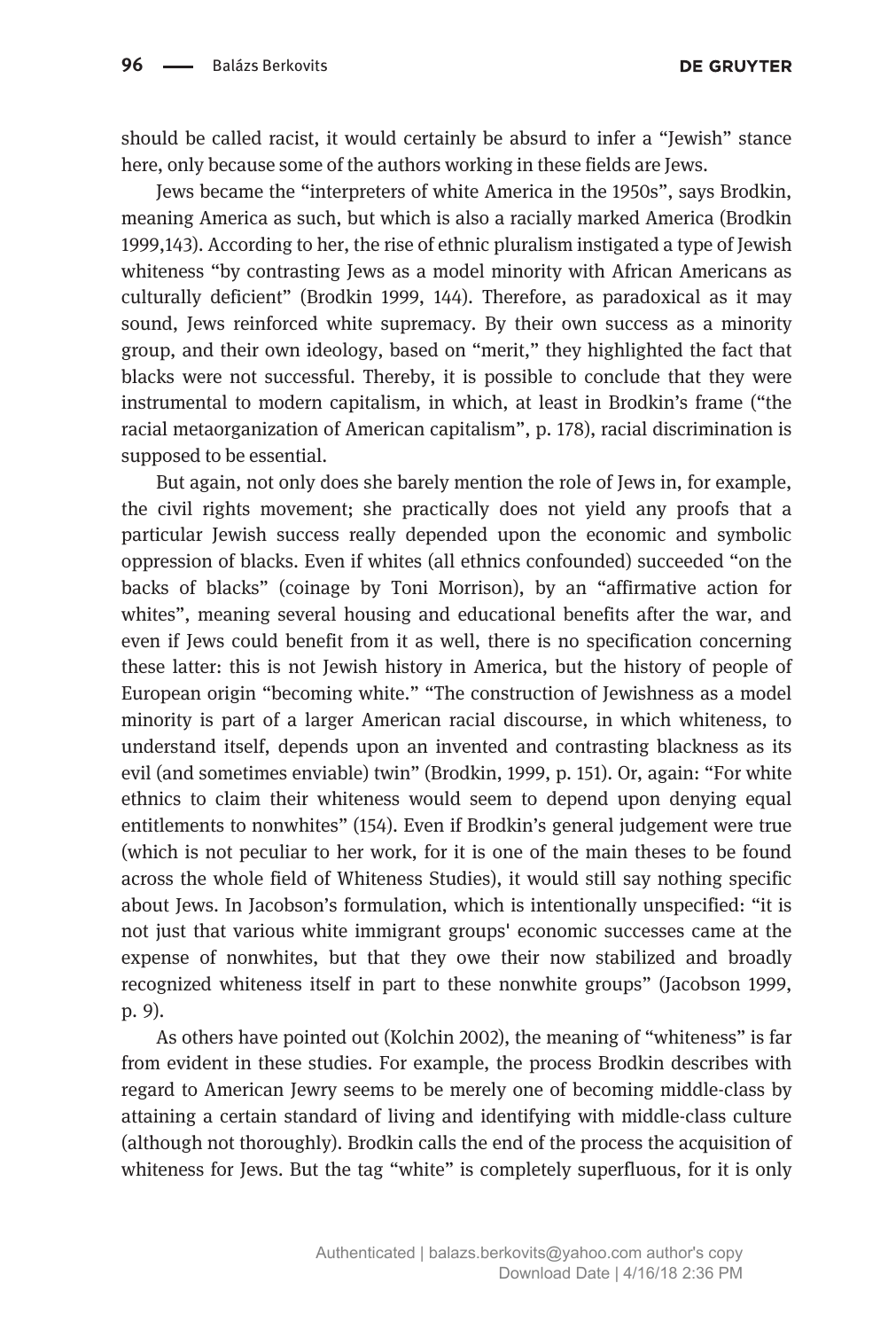supposed to symbolize, or only metaphorize, middle-class status for people who, most of the time, are perceived as white and therefore supposed to enjoy "skin privilege."

However, it is not superfluous at all in a political sense: as has been said before, it is destined to criticize those groups which are becoming white, thereby getting hold of all undeserved privileges the dominators enjoy. It seems there could be no subsequent action which newly integrated groups, and especially Jews, could take to respond satisfactorily to such criticism. What is to be done? How should one distance himself from a newly acquired status (which is doubtful enough in itself)? The problem is that the liberation from race and whiteness is conceived of in individualistic terms that do not fit the original framework. It is somewhat perplexing to attribute unitary attitudes and clear-cut intentions to a whole ethnic group to be duly denounced. A theory of structural racism would logically entail that any accusation conducted against an ethnic group is illfounded. Brodkin tries to back up this individualistic turn with heterogeneous and unconvincing remarks in order to make room for a certain Jewish "responsibility" in exploiting their newly gained whiteness. For example, she diagnoses a conservative turn among Jewish intellectuals, saying that "they had no desire to return to the ghetto or to join any struggle against capital" (153). Additionally, she pictures Jewish intellectuals as "arrivistes" whose position was insecure, thereby comparing them to "racist white workers." She says that Jews working in Hollywood were promoting bourgeois ideals in films. Of course, this individualistic fallacy is very common in the field. For example, the "race traitors," Noel Ignatiev and John Garvey "imply that white people can just put down their knapsacks [of privileges] and stop being white and that will bring racism to an end. In fact, they suggest that white people can become black" (McWhorter, 2005, p. 551). By the same token, what could have been the alternative for Jews, instead of becoming "white"? Staying "racially" separate? Or becoming black? From a leftist or liberal point of view, one could also argue that assimilating to whiteness means giving up separateness, tribalism, or the attachment to a particular ethnicity.

In fact, without realizing it, when Brodkin talks about, for example, the early feminist movement, she slips into this different definition of Jewish whiteness. This seems to be the whiteness of the left, the "good whiteness." "[...] despite the fact that a disproportionate part of the white communists, in the 1930s and New Left members of the 1960s were Jews, they identified politically as white, while downplaying their Jewishness" (Brodkin, p. 167). When "whiteness" is gained through universality, by the promotion of left-wing politics, it means something non-ethnic, non-tribal, non-particularist. However, this logically entails a rather different concept of assimilation: namely, that of the democratic and secular state (the racial bias of which does not appear in this context); in other words,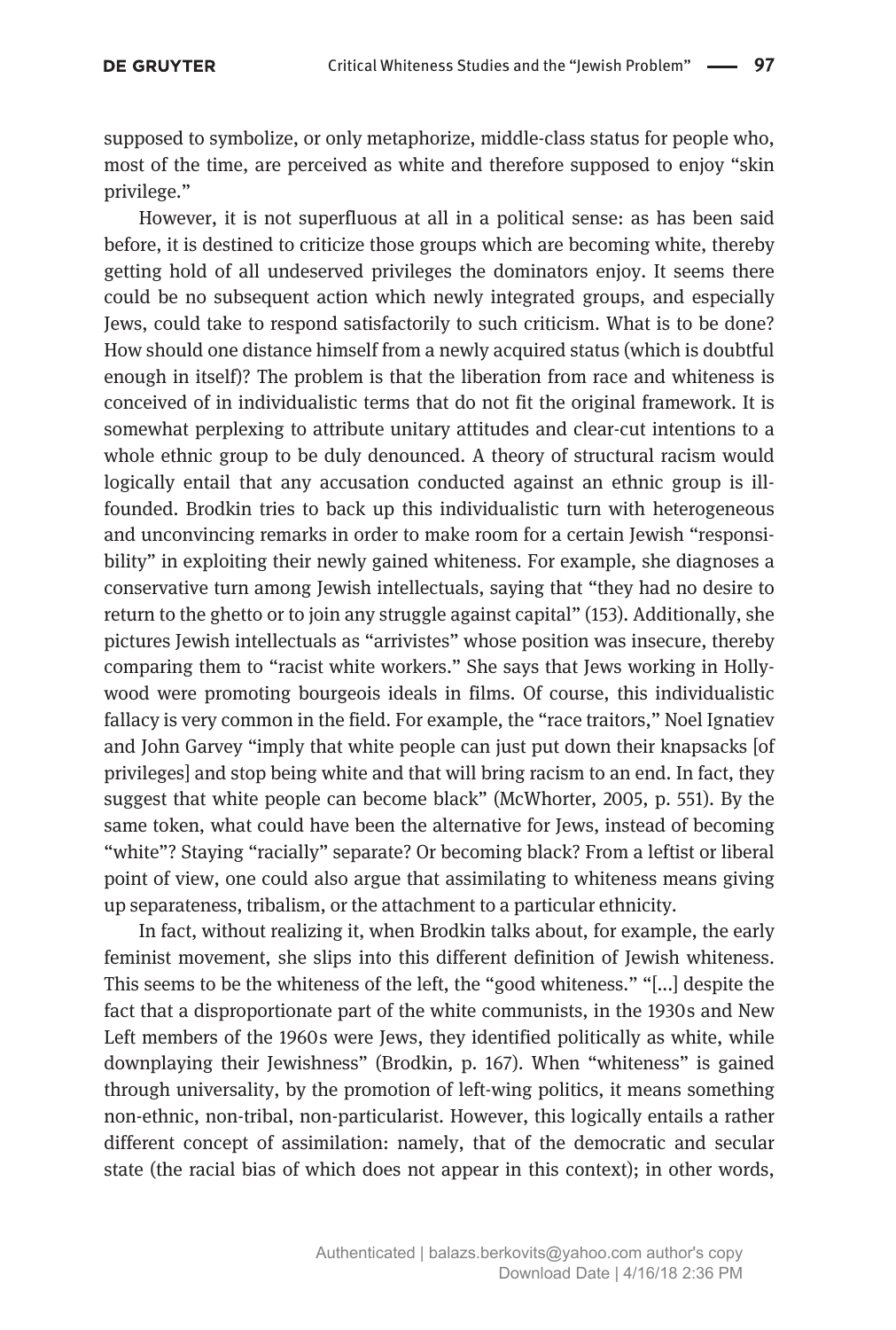the liberal and color-blind concept of the nation-state, where whiteness will have the meaning of the universal. This is certainly not meant to be equivalent with the "bad whiteness" of capitalists and presumed anti-black racists dominating the racial state, who not only identify as white, while still preserving their Jewishness, but promote their whiteness, and by the same token whiteness as such, as universal and neutral, contrasted to black Americans. The ultimate argument against this type of whiteness reads as follows: the inventors of Barbie and Ken dolls ("those non-biodegradable plastic icons of Anglo-Saxon whiteness, invented by Jewish entrepreneurs") were of Jewish origin: "those, who produced them were [...] inventing ways of being simultaneously Jewish (though not too Jewish) and white". In contrast, there is the "other" whiteness mentioned again: "Just as Jewish novelists spoke for a white America that was not ethnic, so did Jewish artists, social critics, feminists, and leftists" (Brodkin 1999, 171).

Critical Whiteness Studies, so it seems, is quite political from the outset, but likewise in the outcome. The primary intention of relativizing whiteness, which could have been done with the help of historicization, by recourse to social history, is countered by the reassertion of the color-line coming from a theoretically overdetermined critical intention. This critical intention, if it does not entirely annul social history, nevertheless renders its status somewhat dubious and arbitrary, at the very least. One can sense an essential tension between historicization and the reification of the color line. That is why Critical Whiteness Studies are confronted by a severe methodological problem, which can also be traced back to political roots:

There is a persistent dualism evident in the work of the best whiteness studies authors. At times, race – and more specifically, whiteness – is treated as an artificial construct with no real meaning aside from its particular social setting; at other times it becomes not only real, but omnipresent and unchanging, deserving attention as an independent force. Race appears as both real and unreal, transitory and permanent, ubiquitous and invisible, everywhere and nowhere, everything and nothing (Kolchin 2002, p. 160).

It should be added, and emphasized, that this contradictory analysis stems directly from the politics of Whiteness Studies; and that its contradictory nature becomes even more evident whenever Jews are included as an object of study. The case of the Jews among the whites sheds light on methodological problems in Critical Whiteness Studies, not least on the concept of "whiteness" as such. And, more importantly, it reveals a political problem, namely, the disturbing presence of Jews in the arena of ethnic minorities as well as the presence of antisemitism in its manifold manifestations.

To sum up, "whiteness" is a political concept, in a double sense. It is political because it seeks to describe and interpret situations of discrimination and racial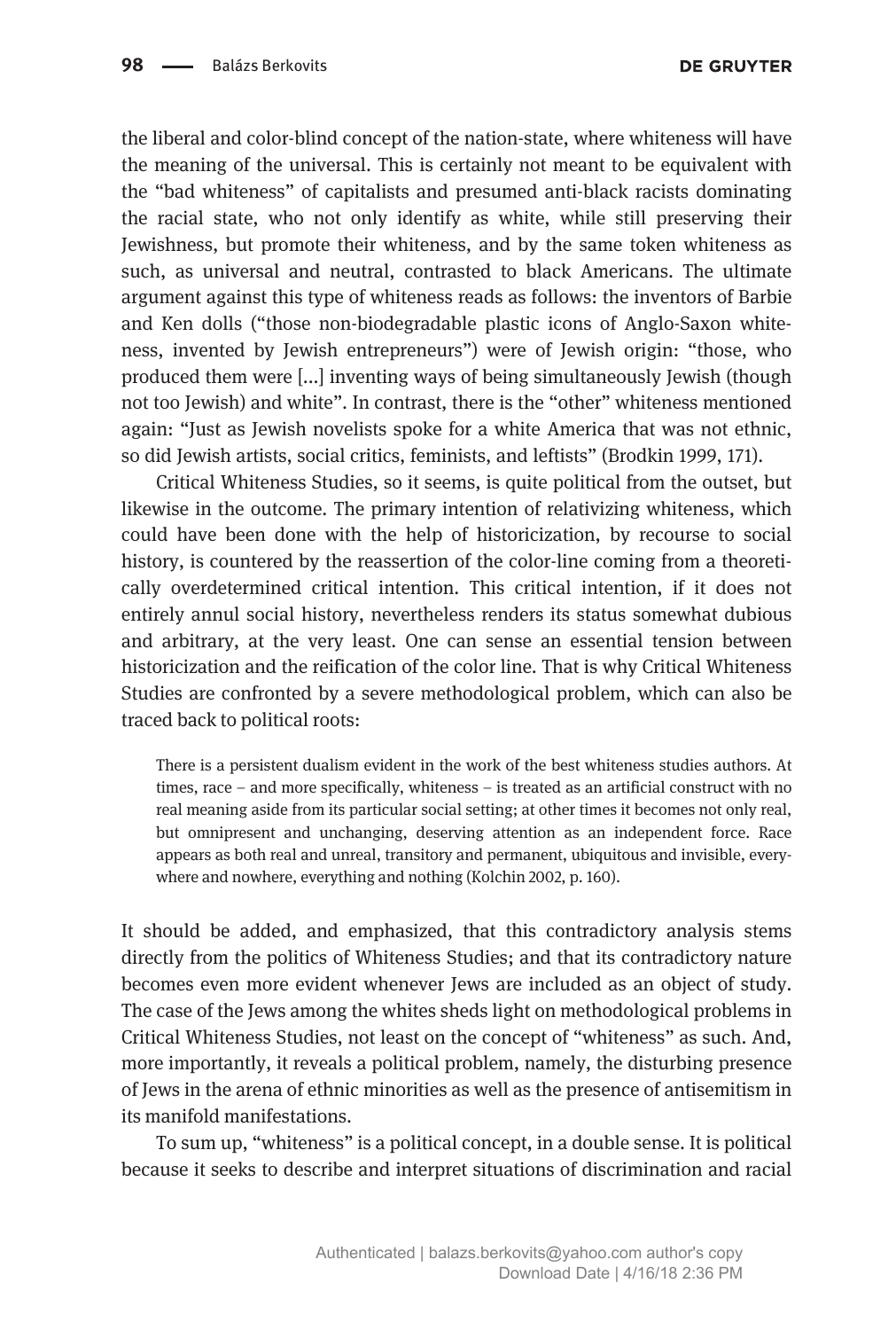subordination: the analysis is explicitly value-laden, even activist, but this perspective in itself need not vitiate the results; on the contrary, should we think about Foucauldian genealogy, for example, it could yield very interesting and politically relevant insights. But whiteness is also a political concept in another sense, since it is subordinated to the intention of criticism. The result is a myopic and narrow view of domination which obscures social history. "In viewing whiteness as an independent category, many whiteness studies authors come too close to reifying it and thereby losing sight of its constructed nature; in assigning whiteness such encompassing power, they tend to ignore other forms of oppression and inequality" (Kolchin 2002, p. 170).

The case of American Jews could have contributed to a large degree to the deconstruction of "whiteness," precisely because this is a population different from other ethnic whites in so many respects. However, the theoretical drive of Critical Whiteness Studies' political criticism overruled their primary intention. Coming to terms with the presence of antisemitism would have made this kind of theoretical overdetermination difficult to maintain. This is the reason why Jews constituted an obstacle to that criticism. This obstacle is clearly expressed by Jacobson, when he says that some people, and among them Jewish authors, tend to "disavow any participation in twentieth-century white privilege on the spurious basis of their 'parents' and 'grandparents' racial oppression" (Jacobson, 1999, p. 7). It is contrary to this tendency that Michael Omi and Howard Winant asserted the following: "the institutionalization of a racial order [...] drew a color line around rather than within Europe" (Omi and Winant, 1987, p. 65). Does it mean that Jews of European origin would be safe from antisemitism? Perhaps it would (although not quite sure), if antisemitism were the prerogative of "white people." However, Jacobson still insists on "white privilege," saying that Omi and Winant's expression is "a useful corrective to those who would disavow their whiteness even while they live lives predicated upon its privileges" (Jacobson, 1999, p. 7).

## Israel and "Jewish whiteness"

Even though the European context of Jewish history is completely ignored in the aforementioned accounts, there is a kind of complement to the narrative about American Jewry, namely, the status of Israel, often thought of as a "white colony" in the Middle-East. Not all Whiteness Studies scholars deal with Jews, and even those who do only seldom extend their scope to Israel. However, they quite often voice their harsh criticism of the Jewish state even outside of their field of academic research. Brodkin herself is an enthusiastic supporter of BDS (she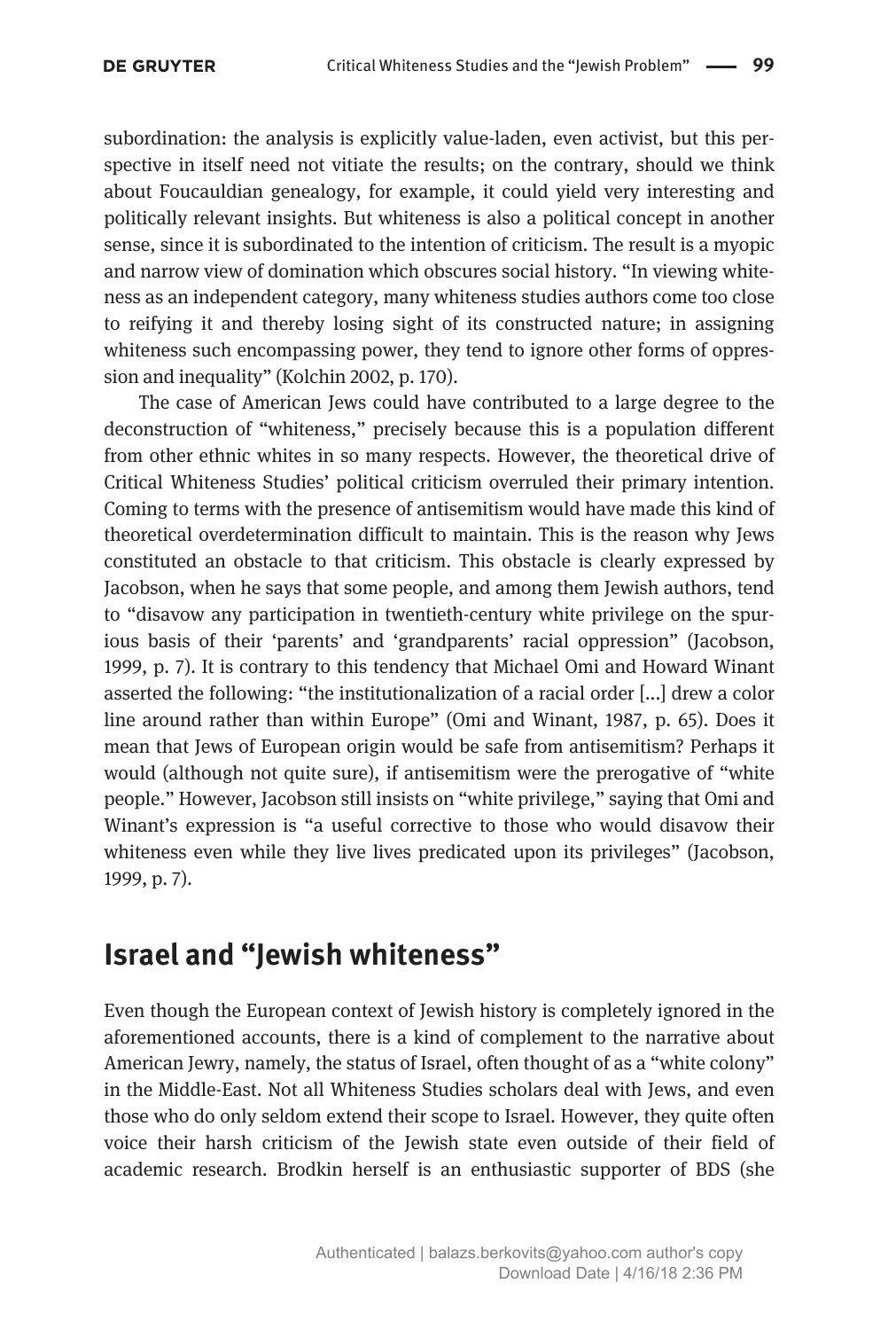speaks about it in a radio interview made in  $2017$ ,  $3$  and while Noel Ignatiev in his books does not deal with Jews, on his website, the "Race traitor,"<sup>4</sup> he publishes virulent attacks filled with the most stereotypical images of Israel and gives a forum to antisemites such as Israel Shamir. Interestingly enough, on the Race traitor website, the most conspicuously highlighted articles are those which deal with Zionism, or the "Jewish caste in Palestine".

That the tag "whiteness" is susceptible to be turned against Jews, not merely as a "critical" concept, but rather in an explicitly accusatory manner, is evident if one takes a look at how whiteness and racism scholars analyze the state of Israel. For example, the eminent racism scholar David Theo Goldberg presents Zionism as a European white movement, intending to colonize and civilize the aboriginals in the Middle East. But he also offers a different, and maybe broader and more metaphorical, definition of Jewish whiteness: "Israelis occupy the structural position of whiteness in the Middle-East" (Goldberg 2009, p. 117).

Jacobson, on the contrary, does not take Zionism as "white," because for him, whiteness is in contrast with Jewish identity, especially until the end of the Second World War. Though, he still tags Israel as white by detecting a historical transformation due to geopolitical reasons and the change in the status of American Jewry: "[...] if racialism had historically been an important component of Zionism, the establishment of a Jewish state ultimately had the opposite effect of whitening the Jews in cultural representations of all sorts: America's client state in the Middle East became, of ideological necessity and by the imperatives of American nationalism, a white client state" (Jacobson, p. 188).

On the contrary, for Abigail Bakan, working in a Marxist and postcolonial vein, it was Zionism that whitened European Jews, whereas American Jews were whitened during their American history, what she learned from Whiteness Studies. The two processes, she asserts, intersected and thus created Israel.

I argue that a transnational historical turning point occurred after World War II, marking the failure of earlier promises of Jewish emancipation and the simultaneous ascendance of Zionism to a position of hegemony, coinciding with changes in the class and racial configuration of 'Jewishness'. The close association of Zionism with Jewish whiteness in the United States ascribed these claims specifically with Ashkenazi (European) Jewish populations and intersected with the idea of Israel as an abstract 'Jewish' space (Bakan, 2014, p. 254).

<sup>3</sup> https://soundcloud.com/treyfpodcast/25-white-jews-whiteness

<sup>4</sup> http://racetraitor.org/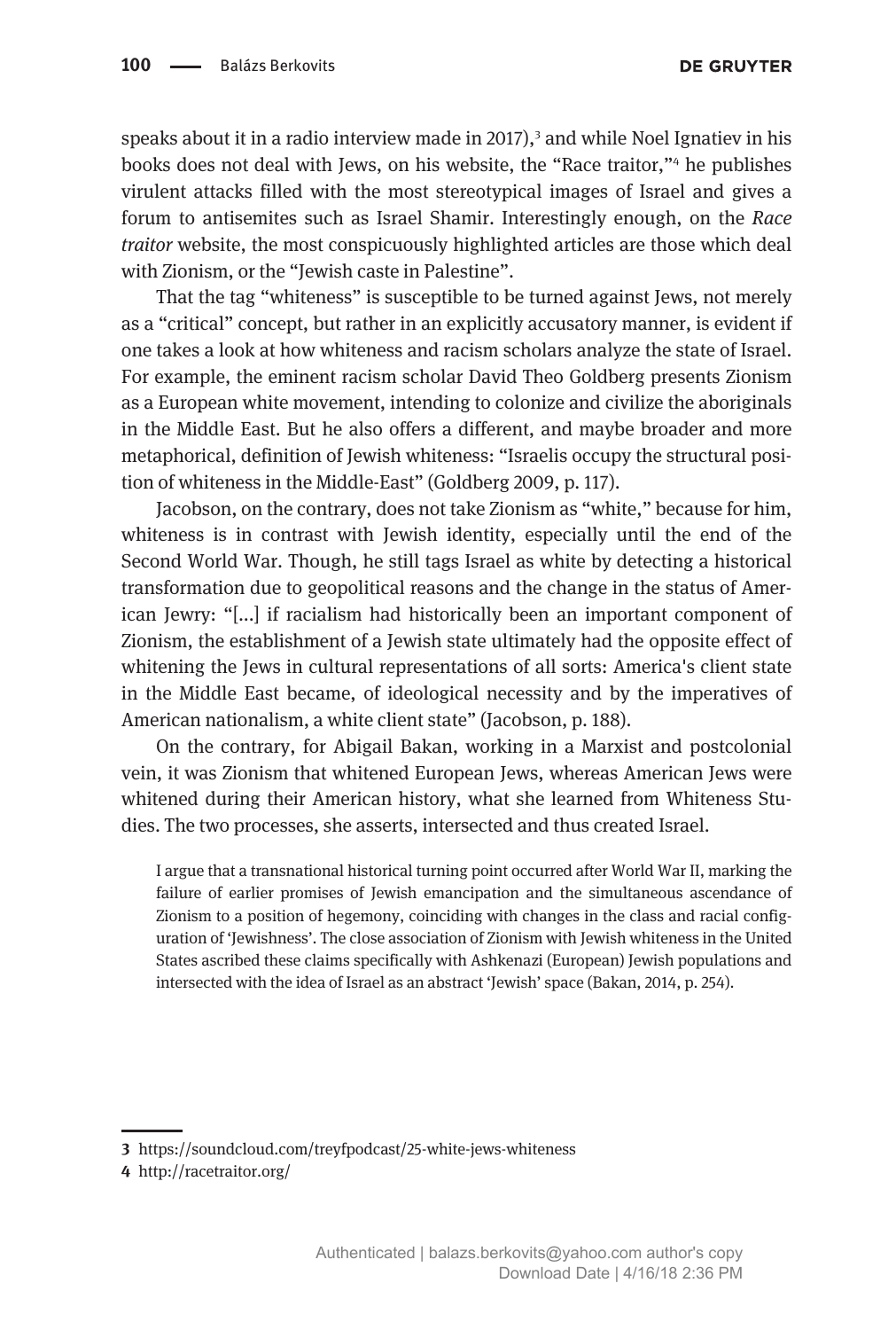Bakan, detects "the role of Zionism in the transition of Jewishness from non-white to a specific form of whiteness", what she terms as "'whiteness by permission'" (Bakan 2014, p. 252).

Similar quotes from scholarly works could be added ad infinitum. But it is important to see that there is an extreme variability in the characterization of "Jewish whiteness," "Jewish hegemony and supremacism," "Zionist racism and colonialism," and so on. Most of the time, these interpretations are contradicting one another. Still, there is a unanimous intention of radical criticism, and total political agreement on the evaluation of Zionism, Israel, and Jews in the Middle East. A furtive look into these texts would be sufficient to conclude that whenever it comes to Israel, political criticism fully subordinates any interpretation. It is also evident that the concept of "Jewish whiteness" serves that kind of criticism, by which one can comfortably detect that Jews have not only become part of the dominant majority, but also the ruling white elite or "caste" exercising their domination on racist grounds, thereby forming one of the most oppressive majorities in the world. To be sure, in these works, the arbitrary usage of the concept of "whiteness" becomes even more conspicuous than in Whiteness Studies proper, as it encompasses an increasingly diverse set of phenomena. However, this fact does not bother totalizing critics emboldened by their academic prestige.

## Bibliography

Bakan, Abigail B. (2014) "Race, Class, and Colonialism: Reconsidering the 'Jewish Question'", in. Bakan Abigail B and Dua Enakshi (ED.), Theorizing Anti-Racism: Linkages in Marxism and Critical Race Theories, Toronto: Toronto University Press, p. 252-279

Boltanski, Luc (2009) De la critique, Paris: Gallimard

- Bonilla-Silva, Eduardo (2006) Racism Without Racists: Color-Blind Racism and the Persistence of Racial Inequality in the United States, Lanham, Maryland: Rowman & Littlefield
- Brodkin, Karen (1999) How Jews Became White Folks?, New Brunswick, NJ: Rutgers University Press
- Green, Emma (2016a) "Why Do Black Activists Care About Palestine?" https://www.theatlantic. com/politics/archive/2016/08/why-did-black-american-activists-start-caring-about-pales tine/496088/
- Green, Emma (2016b), "Are Jews White?" https://www.theatlantic.com/politics/archive/2016/12 /are-jews-white/509453/
- Gilman, Sander L. (2006) Multiculturalism and the Jews, Taylor & Francis
- Goldberg, David Theo (2009) The Threat of Race. Reflections on Racial Neoliberalism, Malden, MA: Blackwell
- Goldstein, Eric L. (2006) The Price of Whiteness. Jews, Race and American Identity, Princeton: Princeton University Press
- Ignatiev, Noel (1995) How the Irish Became White, New York: Routledge